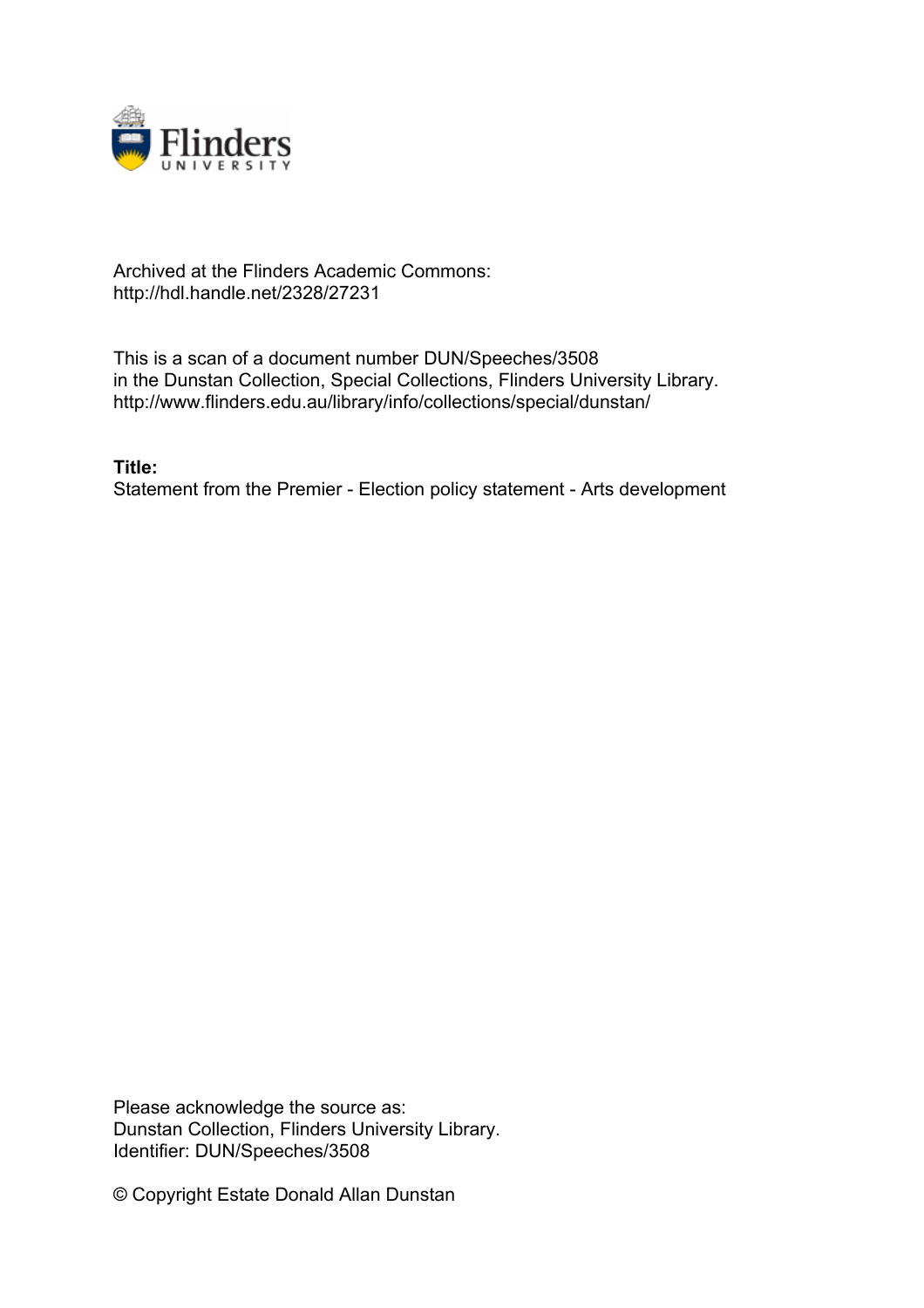

Date July 4, 1975 State Administration Centre,

**STEMENT** 

**Embargo South Australia 5001** 

**Victoria Square, Adelaide, 228 4811** 

## ELECTION POLICY STATEMENT - ARTS DEVELOPMENT

South Australia's new Museum building will be erected on the site of the existing bus depot at Hackney.

This was announced today by the Premier, Mr. Bunstan, in a statement of Government policy on the Arts.

The Hackney site had been chosen after an examination of all the alternatives.

"The Government will not put buildings of this kind on the Torrens bank south of the Festival Centre," the Premier said. "That area has been reserved and planned as a village green area, providing additional open space for community activities. It would be impossible to put a complex of the kind described by the Opposition there without taking up the whole of the Torrens bank, and that is quite unthinkable.

#### ART GALLERY

.<br>اگر مسئطانی

 $\sim$   $\epsilon$ 

Indicating the Government's plans for the Art Gallery, the Premier said that it was a beautiful gallery, but had insufficient exhibition space.

"As recommended by a Government working party, the Art Gallery will expand to take over the building immediately west of it, now housing the Museum and part of the Library," Mr. Dunstan said.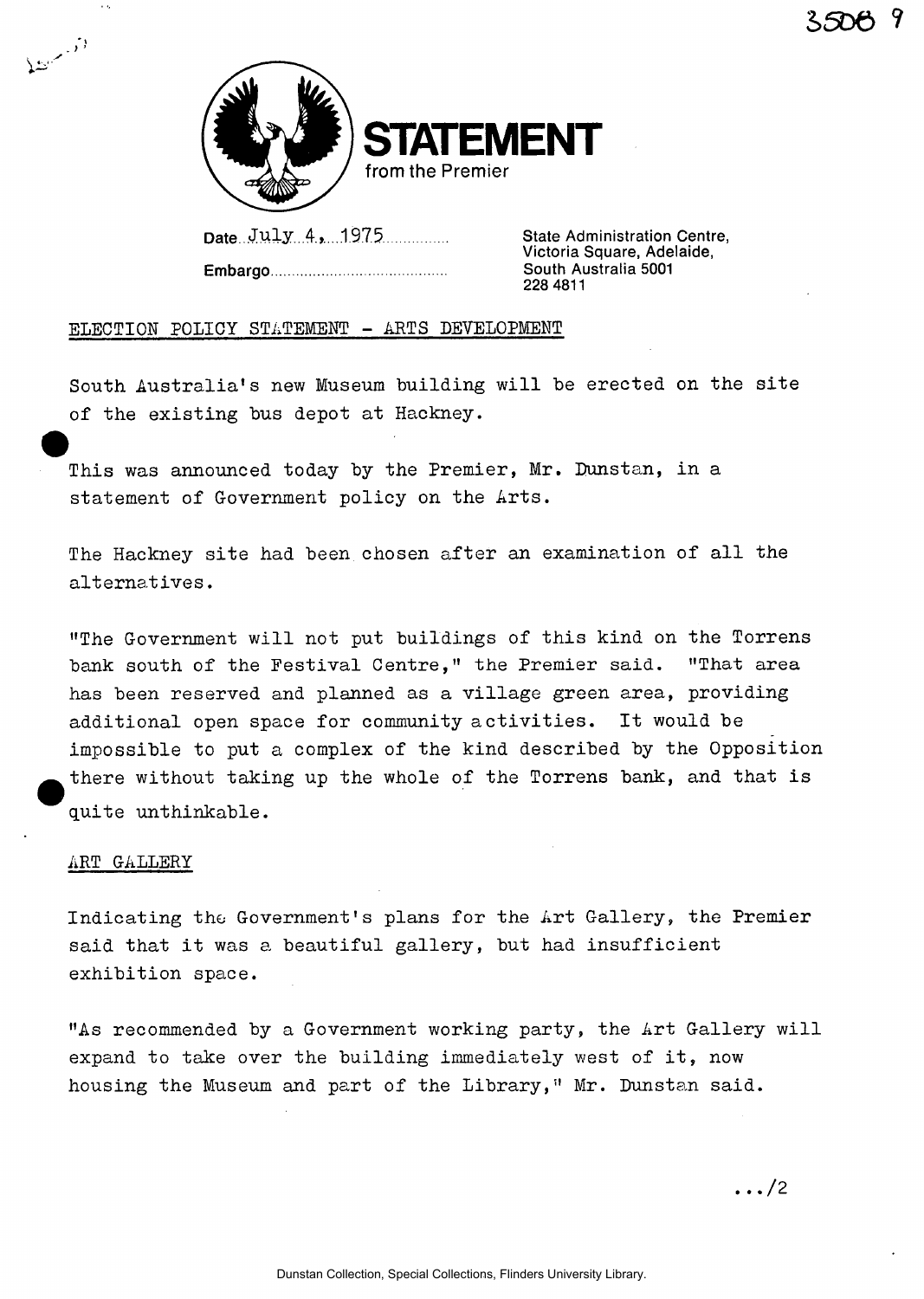"The area at the rear of that building will "be converted to a Sculpture Court. The historic Police Barracks building will be restored."

"That will provide one of the most beautiful Art Galleries in this country. There is no reason to build an entirely new Art Gallery."

The Government recently legislated to allow the Art Gallery to expand its activities and move outside its walls. The Director and the Board of the Art Gallery are now able to assist in the community centres and independent regional galleries. They are also able to work with Local Government organisations throughout the State.

### LIBRARIES

 $\zeta$ 

المدايا

The Premier also disclosed that the Government intends to expand library services.

The maximum subsidy for Council subsidised libraries would be raised immediately to \$80,000 for the first library and to \$60,000 for a subsequent library. The limits of subsidies for administration and for the purchase of books will also be extended in this year's Budget.

The Premier said that the Government had established South Australia as the pre-eminent State for the Arts in the whole of Australia. Grants in the whole area of cultural activities had been increased.

"We have set up the Festival Centre Trust and built the Festival Centre; we have set up the South Australian Film Corporation, the South Australian Theatre Company and funded the Australian Dance Theatre and New Opera."

"We have markedly increased the grants to the Adelaide Symphony Orchestra and the Festival of Arts and increased many hundreds of times the amounts paid to the Art Gallery to buy works of art."

 $- 2 -$